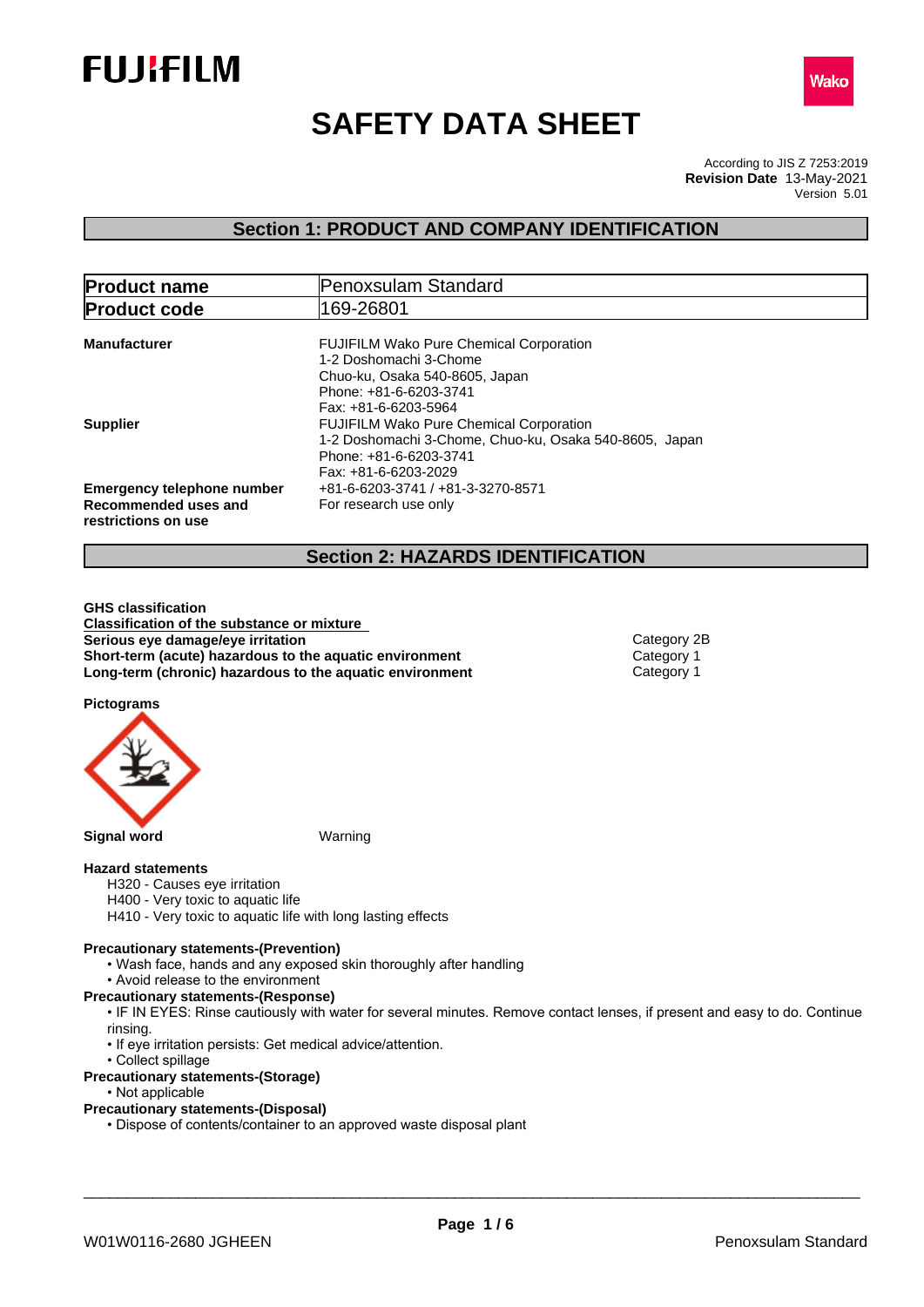**Others Other hazards** Not available

## **Section 3: COMPOSITION/INFORMATION ON INGREDIENTS**

**Single Substance or Mixture** Substance

#### **Formula** C16H14F5N5O5S

| <b>Chemical Name</b> | Weight-% | Molecular weight       | <b>ENCS</b> | <b>ISHL</b><br>. No.                                                       | <b>CAS RN</b>                      |
|----------------------|----------|------------------------|-------------|----------------------------------------------------------------------------|------------------------------------|
| Penoxsulam           | 98.0     | <b>AR3 37</b><br>יט.ט+ | N/A         | $\sim$ $\sim$ $\sim$<br>$\sim$<br>ດ<br>$1 - 2562$<br>0-1Z.<br>. . <i>.</i> | <b>0407</b><br>.4-96- <sup>~</sup> |

**Impurities and/or Additives:** Not applicable

## **Section 4: FIRST AID MEASURES**

#### **Inhalation**

Remove to fresh air. If symptoms persist, call a physician.

#### **Skin contact**

Wash off immediately with soap and plenty of water. If symptoms persist, call a physician.

#### **Eye contact**

IF IN EYES: Rinse cautiously with water for several minutes. Remove contact lenses, if present and easy to do. Continue rinsing. Immediate medical attention is required.

## **Ingestion**

Rinse mouth. Never give anything by mouth to an unconscious person. Call a physician or poison control center immediately. Do not induce vomiting without medical advice.

#### **Protection of first-aiders**

Use personal protective equipment as required.

## **Section 5: FIRE FIGHTING MEASURES**

#### **Suitable extinguishing media**

Water spray (fog), Carbon dioxide (CO2), Foam, Extinguishing powder, Sand

#### **Unsuitable extinguishing media**

No information available

#### **Specific hazards arising from the chemical product**

Thermal decomposition can lead to release of irritating and toxic gases and vapors.

#### **Special extinguishing method**

No information available

## **Special protective actions for**

## **fire-fighters**

Use personal protective equipment as required.Firefighters should wear self-contained breathing apparatus and full firefighting turnout gear.

## **Section 6: ACCIDENTAL RELEASE MEASURES**

## **Personal precautions, protective equipment and emergency procedures**

For indoor, provide adequate ventilation process until the end of working. Deny unnecessary entry other than the people involved by, for example, using a rope. While working, wear appropriate protective equipments to avoid adhering it on skin, or inhaling the gas. Work from windward, and retract the people downwind.

#### **Environmental precautions**

To be careful not discharged to the environment without being properly handled waste water contaminated.

## **Methods and materials for contaminent and methods and materials for cleaning up**

Sweep up and gather scattered particles, and collect it in an empty airtight container.

## **Recoverly, neutralization**

No information available

## **Secondary disaster prevention measures**

Clean contaminated objects and areas thoroughly observing environmental regulations.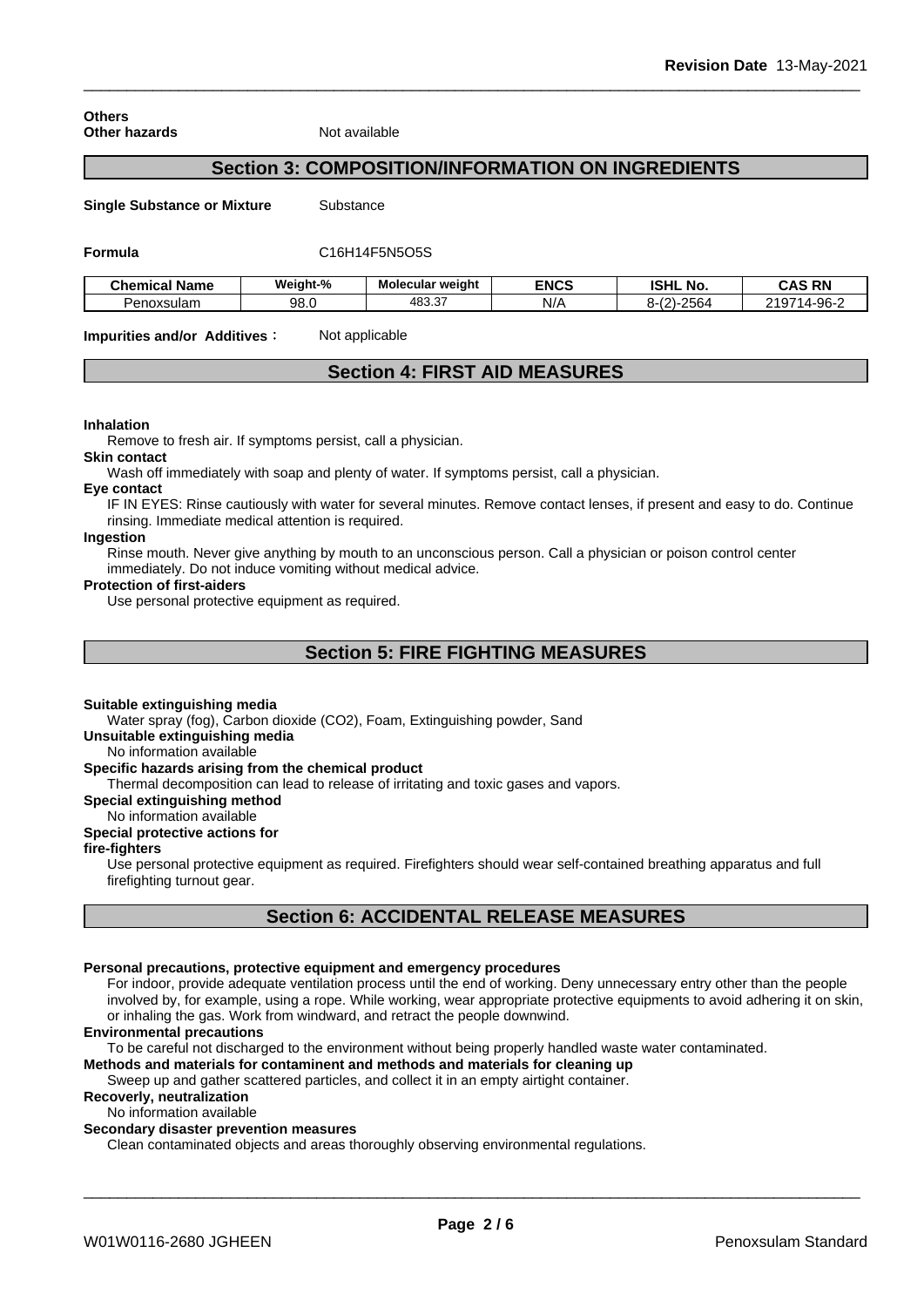## **Section 7: HANDLING AND STORAGE**

## **Handling**

#### **Technical measures**

Avoid contact with strong oxidizing agents. Use with local exhaust ventilation.

### **Precautions**

Do not rough handling containers, such as upsetting, falling, giving a shock, and dragging. Prevent leakage, overflow, and scattering. Not to generate steam and dust in vain. Seal the container after use. After handling, wash hands and face, and then gargle. In places other than those specified, should not be smoking or eating and drinking. Should not be brought contaminated protective equipment and gloves to rest stops. Deny unnecessary entry of non-emergency personnel to the handling area.

#### **Safety handling precautions**

Avoid contact with skin, eyes or clothing. Use personal protective equipment as required.

### **Storage**

| Safe storage conditions   |             |
|---------------------------|-------------|
| <b>Storage conditions</b> | Keep conta  |
| Safe packaging material   | Glass       |
| Incompatible substances   | Strong oxid |

Keep container protect from light tightly closed. Store in a cool (2-10 °C) place. **Safe packaging material** Glass **Strong oxidizing agents** 

## **Section 8: EXPOSURE CONTROLS/PERSONAL PROTECTION**

#### **Engineering controls**

In case of indoor workplace, seal the source or use a local exhaust system. Provide the safety shower facility, and handand eye-wash facility. And display their position clearly.

**Exposure limits** This product, as supplied, does not contain any hazardous materials with occupational exposure limits established by the region specific regulatory bodies.

#### **Personal protective equipment**

**Respiratory protection** Dust mask **Hand protection**<br> **Eye protection**<br> **Eye protection**<br> **Exercise Protective eveglation** Skin and body protection **General hygiene considerations**

protective eyeglasses or chemical safety goggles<br>Long-sleeved work clothes

Handle in accordance with good industrial hygiene and safety practice.

## **Section 9: PHYSICAL AND CHEMICAL PROPERTIES**

| <b>Form</b>                                            |                                                             |
|--------------------------------------------------------|-------------------------------------------------------------|
| Color                                                  | White - slightly yellow                                     |
| Appearance                                             | powder                                                      |
| Odor                                                   | No data available                                           |
| Melting point/freezing point                           | 219 $\degree$ C                                             |
| Boiling point, initial boiling point and boiling range | No data available                                           |
| <b>Flammability</b>                                    | No data available                                           |
| <b>Evaporation rate:</b>                               | No data available                                           |
| Flammability (solid, gas):                             | No data available                                           |
| Upper/lower flammability or                            |                                                             |
| explosive limits                                       |                                                             |
| Upper:                                                 | No data available                                           |
| Lower:                                                 | No data available                                           |
| <b>Flash point</b>                                     | No data available                                           |
| Auto-ignition temperature:                             | No data available                                           |
| Decomposition temperature:                             | No data available                                           |
| рH                                                     | No data available                                           |
| Viscosity (coefficient of viscosity)                   | No data available                                           |
| <b>Dynamic viscosity</b>                               | No data available                                           |
| <b>Solubilities</b>                                    | acetone: soluble. Ethanol, water: practically insoluble, or |
|                                                        | insoluble                                                   |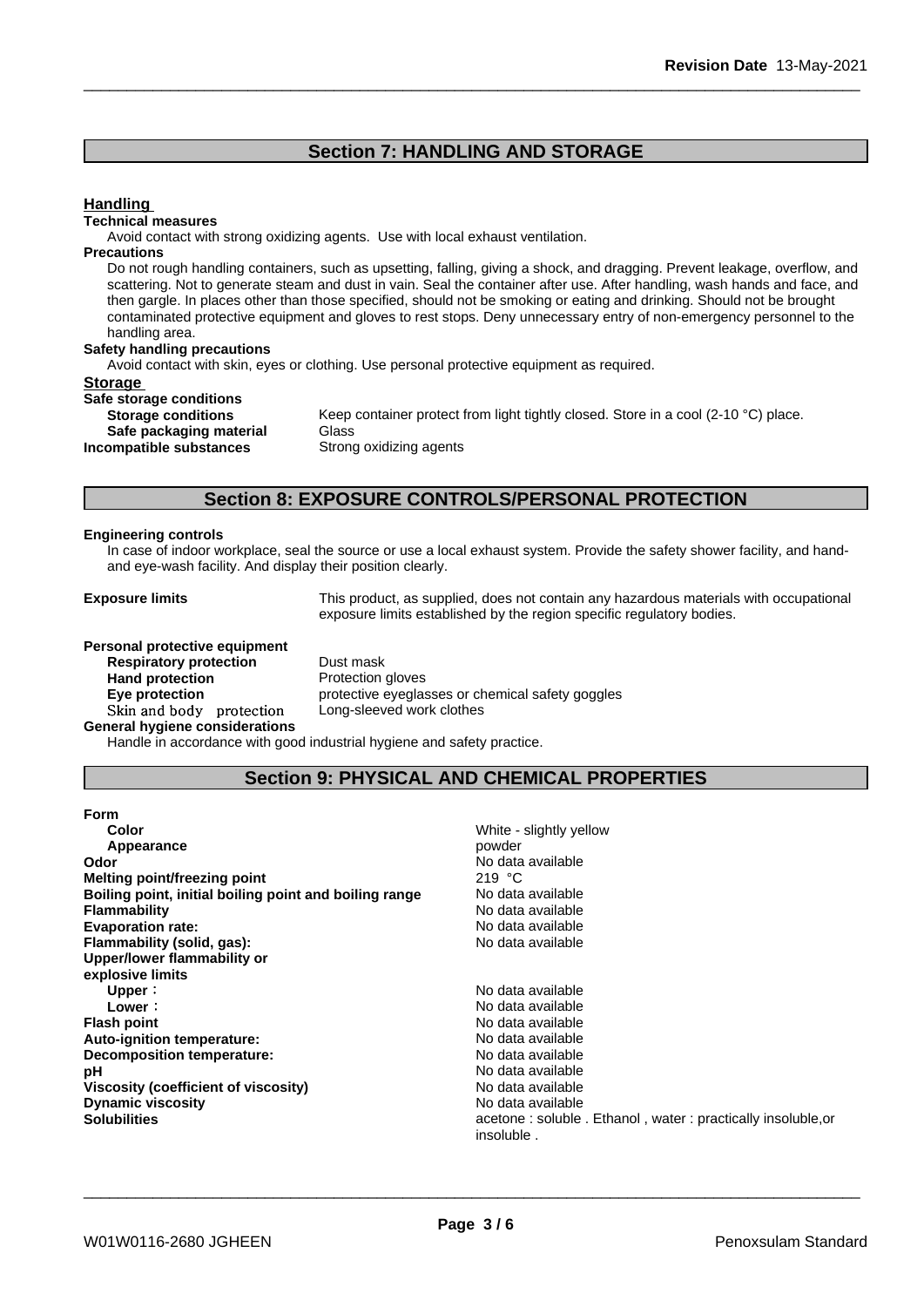**n-Octanol/water partition coefficient:(log Pow) No data available<br>
<b>Vapour pressure** No data available **Vapour pressure**<br> **Specific Gravity / Relative density**<br> **Specific Gravity / Relative density**<br> **No data available Specific Gravity / Relative density Vapour density**<br> **Particle characteristics**<br> **Particle characteristics**<br> **Particle characteristics Particle characteristics** 

## **Section 10: STABILITY AND REACTIVITY**

**Stability**

| <b>Reactivity</b>                           | No data available                                                                                |
|---------------------------------------------|--------------------------------------------------------------------------------------------------|
| <b>Chemical stability</b>                   | May be altered by light.                                                                         |
| <b>Hazardous reactions</b>                  |                                                                                                  |
| None under normal processing                |                                                                                                  |
| <b>Conditions to avoid</b>                  |                                                                                                  |
| Extremes of temperature and direct sunlight |                                                                                                  |
| Incompatible materials                      |                                                                                                  |
| Strong oxidizing agents                     |                                                                                                  |
| <b>Hazardous decomposition products</b>     |                                                                                                  |
|                                             | Carbon monooxide (CO), Carbon dioxide (CO2), Nitrogen oxides (NOx), Sulfur oxides (SOx), Halides |

## **Section 11: TOXICOLOGICAL INFORMATION**

| Oral LD50<br><b>Inhalation LC50</b><br><b>Chemical Name</b><br><b>Dermal LD50</b> | <b>Acute toxicity</b> |                 |                   |                             |
|-----------------------------------------------------------------------------------|-----------------------|-----------------|-------------------|-----------------------------|
|                                                                                   |                       |                 |                   |                             |
|                                                                                   | Penoxsulam            | >5000mg/kg(Rat) | 5000mg/kg(Rabbit) | >3.5qm/m <sup>3</sup> (Rat) |

| <b>Skin irritation/corrosion</b><br>Serious eye damage/ irritation | No data available |  |  |
|--------------------------------------------------------------------|-------------------|--|--|
| <b>Respiratory or skin sensitization</b>                           | No data available |  |  |
| Reproductive cell mutagenicity                                     | No data available |  |  |
| Carcinogenicity                                                    | No data available |  |  |
| <b>Reproductive toxicity</b>                                       | No data available |  |  |
| <b>STOT-single exposure</b>                                        | No data available |  |  |
| <b>STOT-repeated exposure</b>                                      | No data available |  |  |
| <b>Aspiration hazard</b>                                           | No data available |  |  |

## **Section 12: ECOLOGICAL INFORMATION**

**Ecotoxicity**

| Chem<br>.<br>Name             | plants<br>atıc | ∃isł                                             | 110100000 |
|-------------------------------|----------------|--------------------------------------------------|-----------|
| xsulam<br>nvo<br>zeno<br>. JA | $N$ //         | $\cap$<br>--<br>----<br>- Apri<br>$\sim$<br>119' | N/f       |

**Other data** No data available

**Persistence and degradability** No information available **Bioaccumulative potential** No information available<br> **Mobility in soil** No information available **Hazard** to the ozone layer

No information available<br>No information available

## **Section 13: DISPOSAL CONSIDERATIONS**

### **Waste from residues**

Disposal should be in accordance with applicable regional, national and local laws and regulations.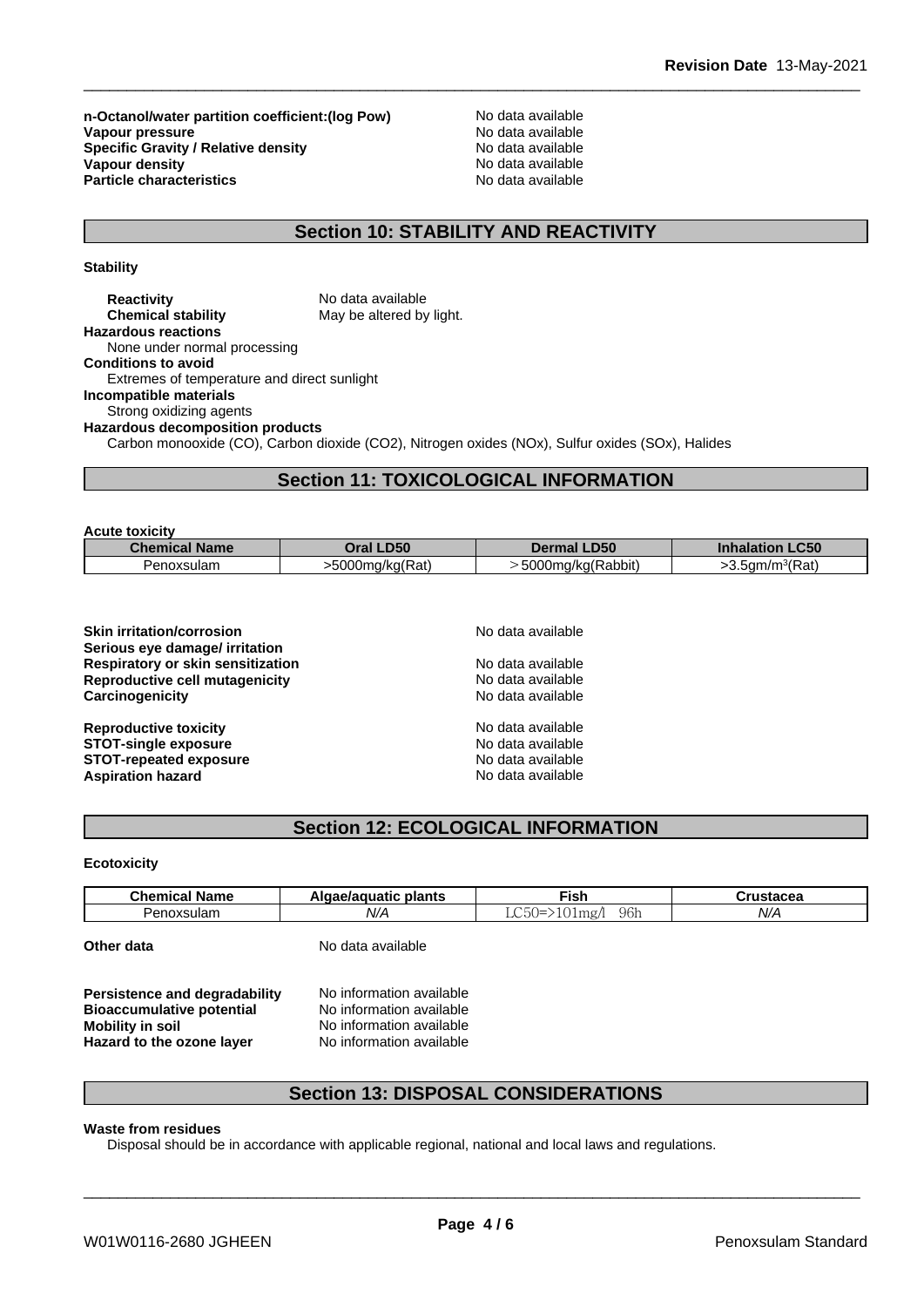#### **Contaminated container and contaminated packaging**

Disposal should be in accordance with applicable regional, national and local laws and regulations.

## **Section 14: TRANSPORT INFORMATION**

| <b>ADR/RID</b>                                          |                                                                 |
|---------------------------------------------------------|-----------------------------------------------------------------|
| UN number                                               | <b>UN3077</b>                                                   |
| Proper shipping name:                                   | Environmentally hazardous substance, solid, n.o.s. (Penoxsulam) |
| <b>UN classfication</b>                                 | 9                                                               |
| <b>Subsidiary hazard class</b>                          |                                                                 |
| Packing group                                           | Ш                                                               |
| <b>Marine pollutant</b>                                 | Yes                                                             |
| <b>IMDG</b>                                             |                                                                 |
| <b>UN number</b>                                        | <b>UN3077</b>                                                   |
| Proper shipping name:                                   | Environmentally hazardous substance, solid, n.o.s. (Penoxsulam) |
| UN classfication                                        | 9                                                               |
| <b>Subsidiary hazard class</b>                          |                                                                 |
| Packing group                                           | $\mathbf{III}$                                                  |
| <b>Marine pollutant (Sea)</b>                           | Yes                                                             |
| Transport in bulk according to No information available |                                                                 |
| Annex II of MARPOL 73/78 and                            |                                                                 |
| the <b>IBC</b> Code                                     |                                                                 |
| IATA                                                    |                                                                 |
| UN number                                               | <b>UN3077</b>                                                   |
| Proper shipping name:                                   | Environmentally hazardous substance, solid, n.o.s. (Penoxsulam) |
| UN classfication                                        | 9                                                               |
| <b>Subsidiary hazard class</b>                          |                                                                 |
| Packing group                                           | Ш                                                               |
| <b>Environmentally Hazardous</b>                        | Yes                                                             |
| <b>Substance</b>                                        |                                                                 |

## **Section 15: REGULATORY INFORMATION**

| International Inventories<br><b>EINECS/ELINCS</b><br><b>TSCA</b> |                                                                                                                                                        |
|------------------------------------------------------------------|--------------------------------------------------------------------------------------------------------------------------------------------------------|
| Japanese regulations                                             |                                                                                                                                                        |
| <b>Fire Service Act</b>                                          | Not applicable                                                                                                                                         |
| <b>Poisonous and Deleterious</b>                                 | Not applicable                                                                                                                                         |
| <b>Substances Control Law</b>                                    |                                                                                                                                                        |
| Industrial Safety and Health Act Not applicable                  |                                                                                                                                                        |
| Regulations for the carriage                                     | Noxious Substances (Ordinance Art.3, Ministry of Transportation Ordinance Regarding                                                                    |
| and storage of dangerous                                         | Transport by Ship and Storage, Attached Table 1)                                                                                                       |
| goods in ship                                                    |                                                                                                                                                        |
| <b>Civil Aeronautics Law</b>                                     | Misellaneous Dangerous Substances and Articles (Ordinance Art. 194, MITL Nortification<br>for Air Transportation of Explosives etc., Attached Table 1) |
| <b>Pollutant Release and Transfer Not applicable</b>             |                                                                                                                                                        |
| <b>Register Law</b>                                              |                                                                                                                                                        |
| <b>Export Trade Control Order</b>                                | Not applicable                                                                                                                                         |
|                                                                  |                                                                                                                                                        |

## **Section 16: OTHER INFORMATION**

| Key literature references and | NITE: National Institute of Technology and Evaluation (JAPAN)                   |
|-------------------------------|---------------------------------------------------------------------------------|
| sources for data etc.         | http://www.safe.nite.go.jp/japan/db.html                                        |
|                               | <b>IATA dangerous Goods Regulations</b>                                         |
|                               | RTECS: Registry of Toxic Effects of Chemical Substances                         |
|                               | Japan Industrial Safety and Health Association GHS Model SDS                    |
|                               | Dictionary of Synthetic Oraganic Chemistry, SSOCJ, Koudansha Scientific Co.Ltd. |
|                               | Chemical Dictionary, Kyouritsu Publishing Co., Ltd.                             |
|                               | etc                                                                             |
|                               |                                                                                 |